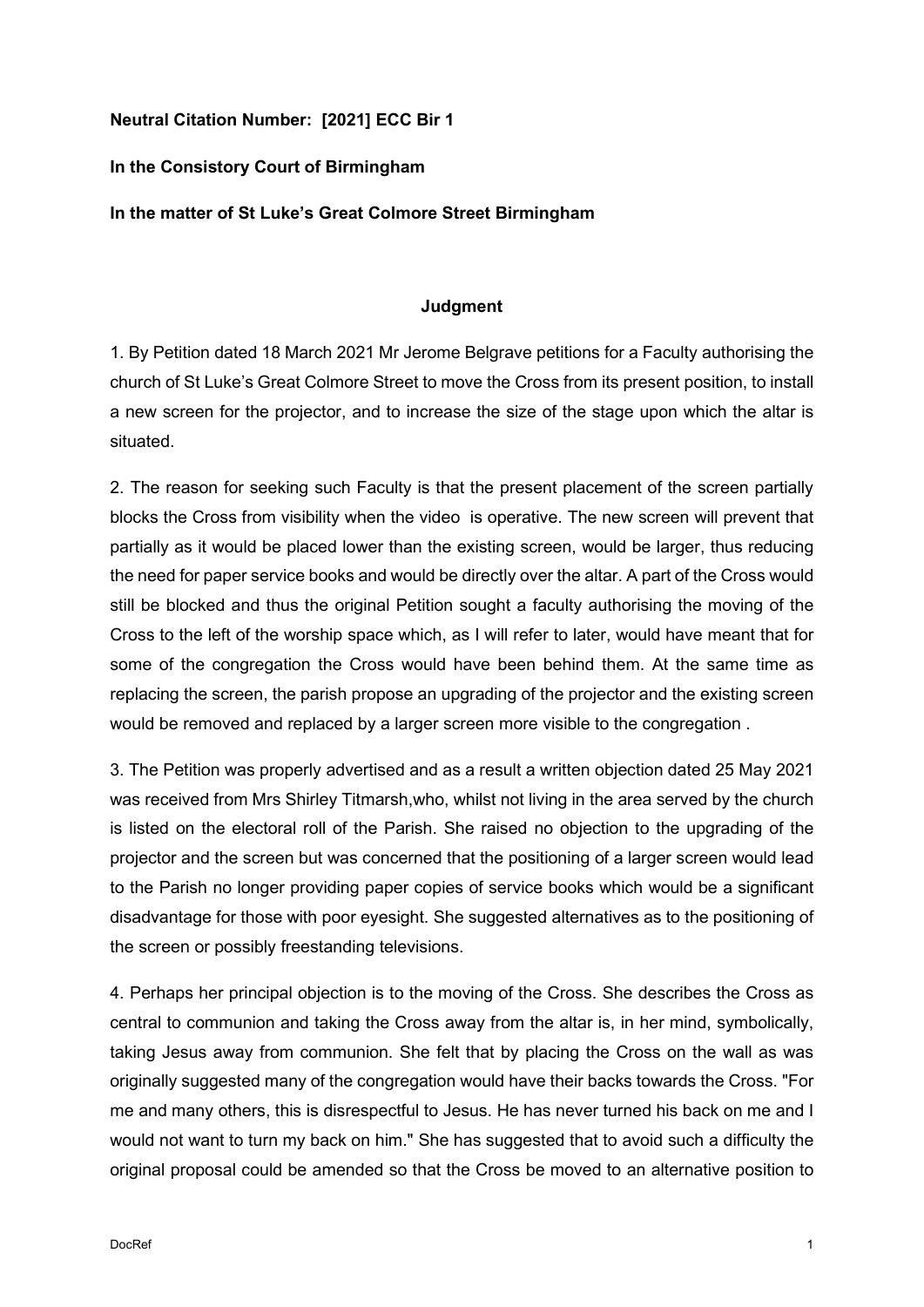the left wall while looking at the altar. By so positioning she suggested that the Cross would be instantly visible to anyone who came into the worship space brackets even when the space is used as a café) and it would be obvious that the building is a Christian building.

5. Further correspondence passed via the Registrar from Mrs Titmarsh and from Mr. Belgrave. I must express my gratitude to Mrs Titmarsh for the clear and reasoned suggestions that she has made and I am pleased to note that the Parish has adopted her suggestion as to the placement of the Cross. I am also grateful to the Parish for their recognition that for some worshippers a paper copy of the Order of Service is desirable although that was not something which was a subject of the Faculty Petition. I am also grateful to Mrs Titmarsh, who did not wish to become a Party Opponent to the petition, for her agreement that I should deal with the matter on the papers without the necessity for an oral hearing.

6. The current position as I understand it is that the Petition is effectively unopposed given the amendments made by the Petitioner as reflected in the stage plan which I annex to this judgment and the photograph of the agreed position of the Cross, which I also annex to this judgment. Not only is it unopposed but the D A C having considered the matter in detail support the proposals and recommend that I grant the Faculty as it is presently sought.

7. St Luke's is an inner-city parish near to the centre of Birmingham. It covers a very diverse area of student accommodation, commercial buildings, social and private accommodation and incorporates some of the richest and poorest parts of the city. The church centre was built in 2007 and consists of a main worship area 40 ft² with the altar set into one corner. Long windows provide a considerable amount of light to the altar area where presently is situated the simple large wooden cross. The seating consists of 90 upholstered chairs which can be moved. There is a modern sound and video system. The worship area is divided from the Foyer and Community Hall by a heavy screen which can be moved for larger services extending the size of the worship area. Adjacent to the worship area is a creche and children's room. Given its geographical location the church seeks to broaden its appeal and to draw in groups who have not previously been worshippers and in particular seeks to attract families and, through a youth centre, teenagers. It is a modern building and the Parish has a modern outlook. In order to achieve its aim thePparish seeks to improve the facilities for worship and the proposals relating to the increase in screen size and enlargement of the platform upon which the altar sits form part of their mission.

8. I bear in mind the principles set out in the judgement of the Arches Court Of Canterbury In "Re St Alkmund". Applying these principles I find that the proposals, if implemented, would not result in harm to the significance of the Church as a building of special architectural or historic